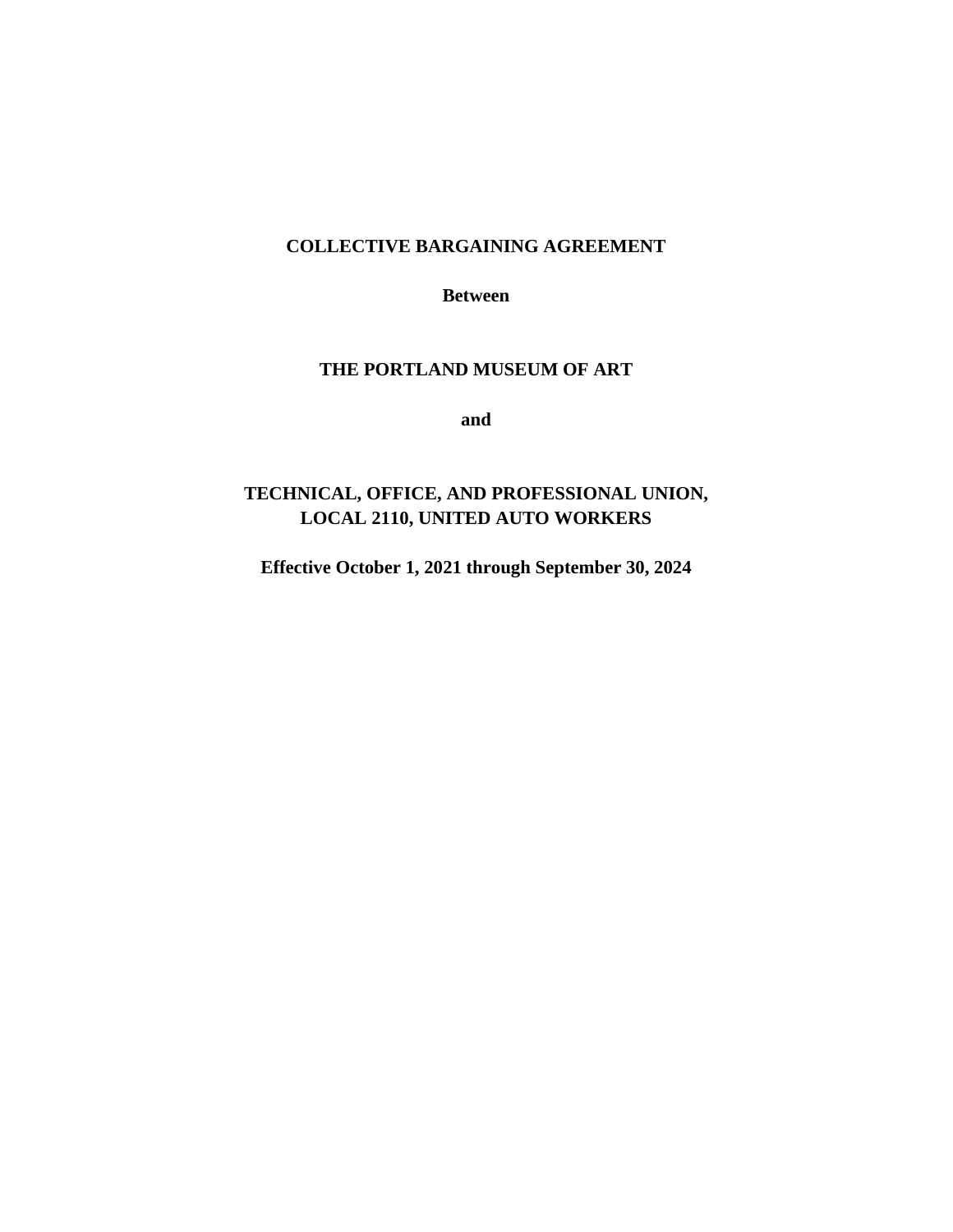## Table of Contents

| Article 1.      |      |  |  |
|-----------------|------|--|--|
| Article 2.      |      |  |  |
| Article 3.      |      |  |  |
| Article 4.      |      |  |  |
| Article 5.      |      |  |  |
| Article 6.      |      |  |  |
| Article 7.      |      |  |  |
| Article 8.      |      |  |  |
| Article 9.      |      |  |  |
| Article 10.     |      |  |  |
| Article 11.     |      |  |  |
| Article 12.     |      |  |  |
| Article 13.     |      |  |  |
| Article 14.     |      |  |  |
| Article 15.     |      |  |  |
| Article 16.     |      |  |  |
| Article 17.     |      |  |  |
| Article 18.     |      |  |  |
| Article 19.     |      |  |  |
| Article 20.     |      |  |  |
| Article 21.     |      |  |  |
| Article 22      | . 12 |  |  |
| Article 23.     |      |  |  |
| Article 24.     |      |  |  |
|                 |      |  |  |
| <b>B.</b>       |      |  |  |
| $\mathcal{C}$ . |      |  |  |
| D.              |      |  |  |
| Ε.              |      |  |  |
| F.              |      |  |  |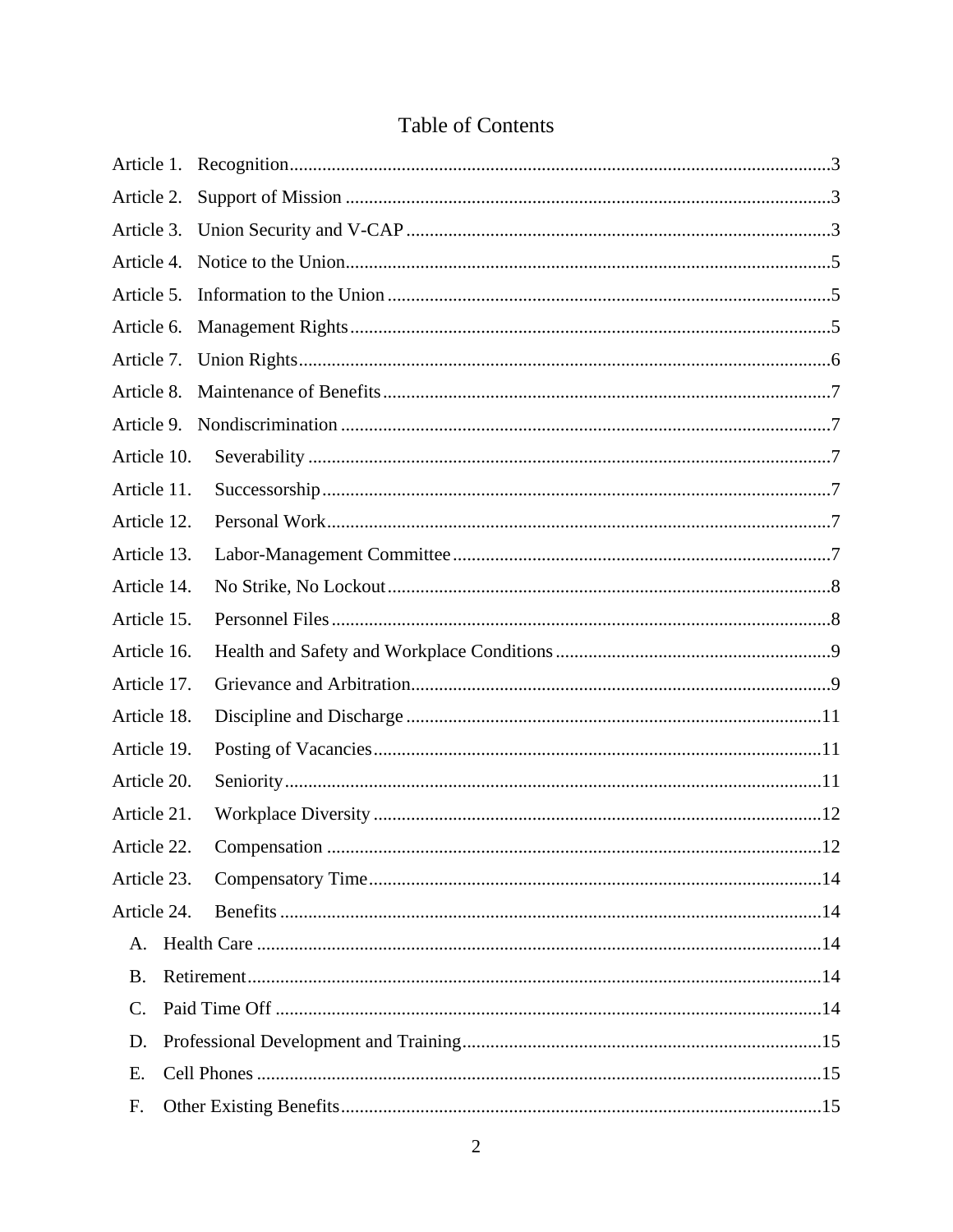#### Article 1. **Recognition**

1. The Portland Museum of Art ("PMA") recognizes Technical, Office and Professional Union, Local 2110, UAW (the "Union") as the exclusive bargaining agent for the unit certified by the National Labor Relations Board in Case No. 01-RC-266534, for all fulltime, regular part-time, and on-call employees employed by the Employer, excluding all confidential employees, professional employees, managers, guards, and supervisors as defined in the Act and all interns and student positions whose positions are expected to be of no more than six (6) months and graduate fellows whose positions are expected to be no more than one (1) year in duration.

2. Temporary employees in positions of no more than one hundred twenty (120) days in duration, who are so informed at the time of hire, to replace an employee on a leave of absence or vacation, or to fill a job vacancy while an active search is being made for a regular replacement, shall be excluded from the unit. The said one hundred twenty (120) day period may be extended if the temporary employee is replacing someone on an approved leave of absence for the length of the approved leave, or by mutual agreement of the parties.

#### Article 2. **Support of Mission**

1. The PMA and the Union agree that they will work together to support the mission of the museum as a nonprofit organization to create an inclusive space and make art accessible to all and to support the museum's core values of courage, equity, service, sustainability, and trust, and will interpret the terms of this Contract consistent with that purpose.

#### Article 3. **Union Security and V-CAP**

1. All members of the bargaining unit shall either become members of the Union or pay agency fees to the Union no later than thirty (30) calendar days after the start of their employment or the execution of this Agreement, whichever is later, and shall thereafter be obligated to pay uniformly required dues or agency fees as a condition of continued employment.

2. An employee who fails to satisfy the above shall be discharged within thirty (30) calendar days following the receipt of a written demand from the Union requesting their discharge if, during said period, the required dues or agency fees have not been tendered.

3. The Union agrees that it will indemnify and hold the PMA harmless from any recovery of damages sustained by reason of any action taken under this Article.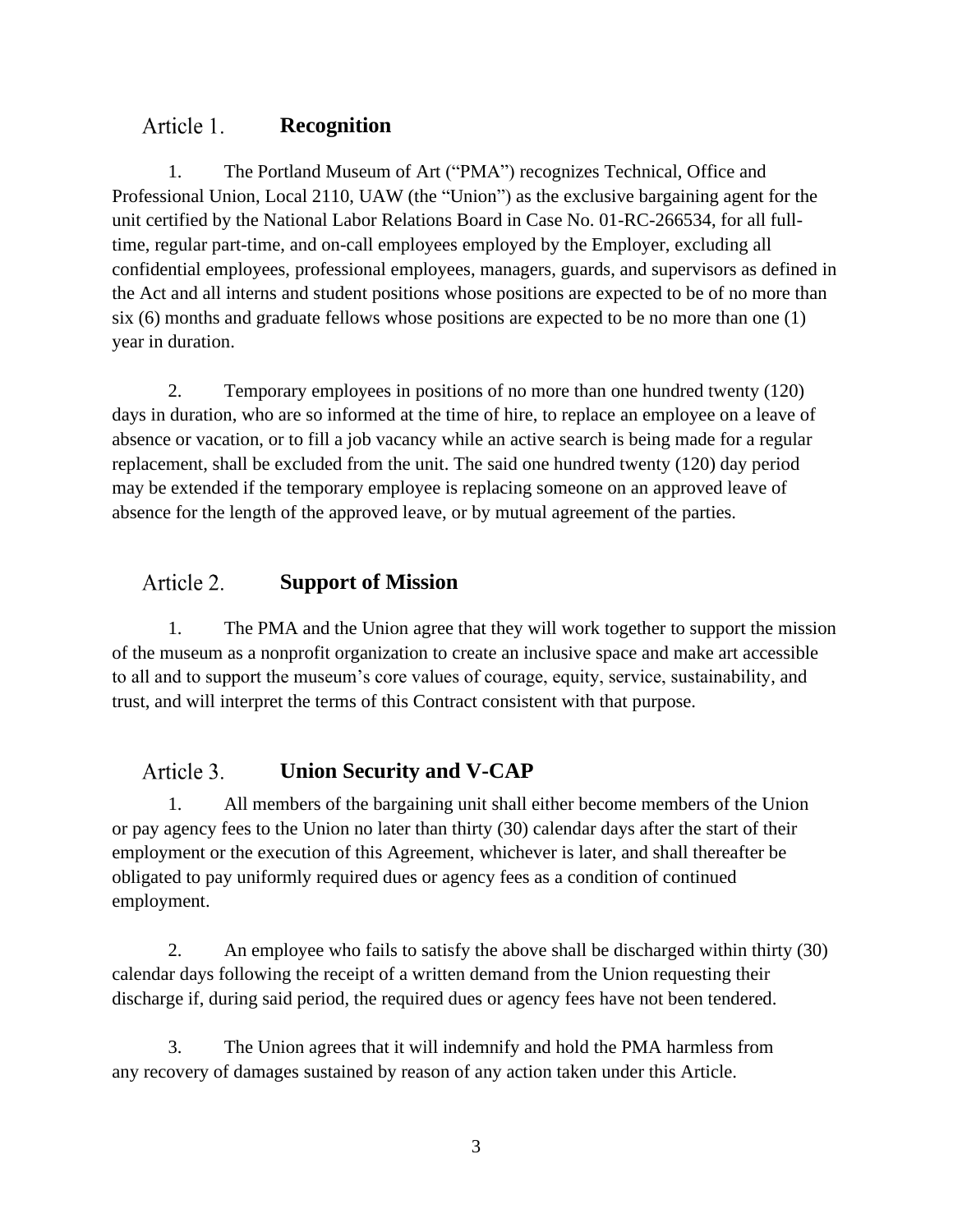4. Upon receipt of a written notice from the Union, the PMA shall promptly deduct from the wages all membership dues (or service charges) as provided in the authorization form executed by the employee. Such deductions shall be made each pay period. The PMA will notify the Union promptly of any revocation of such authorization received by it.

5. The PMA shall forward those funds monthly to the Union with a report listing the names of all employees for whom dues or fees are deducted, the amount and pay period of the deduction, and delineating any amount deducted for an initiation fee, or retroactive fees. Once the funds are remitted to the Union, their disposition thereafter shall be the sole and exclusive obligation and responsibility of the Union.

6. The PMA shall be relieved from making such deductions from any employee who is not on the payroll because of an unpaid leave of absence or whose employment has been terminated.

7. The PMA shall provide new hires with an introductory letter signed by the Union per **Exhibit A**, a Union membership form, and a copy of this Agreement.

8. The PMA agrees to deduct from the pay of an employee voluntary contributions to UAW V-CAP, provided that each such employee has executed an "Authorization for Assignment and Checkoff of Contributions to UAW V-CAP" form.

- a. Deductions shall be made only in accordance with the provisions of and in the amounts designated in said "Authorization for Assignment and Checkoff of Contributions to UAW V-CAP" form, together with the provisions of this section of the Agreement. The minimum contribution shall be \$1.00 per paycheck.
- b. A properly executed copy of the "Authorization for Assignment and Checkoff of Contributions to UAW V-CAP" form for each employee for whom voluntary contributions to UAW V-CAP are to be deducted hereunder, shall be delivered to the PMA before any such deductions are made. Deductions shall be made thereafter, only under the applicable "Authorization for Assignment and Checkoff of Contributions to UAW V-CAP" forms which have been properly executed and are in effect.
- c. The PMA agrees to remit said deductions promptly to UAW V-CAP, care of the Union. The PMA further agrees to furnish the Union with the names of those employees for whom deductions have been made, the amounts that have been deducted, and the pay period for which they have been deducted.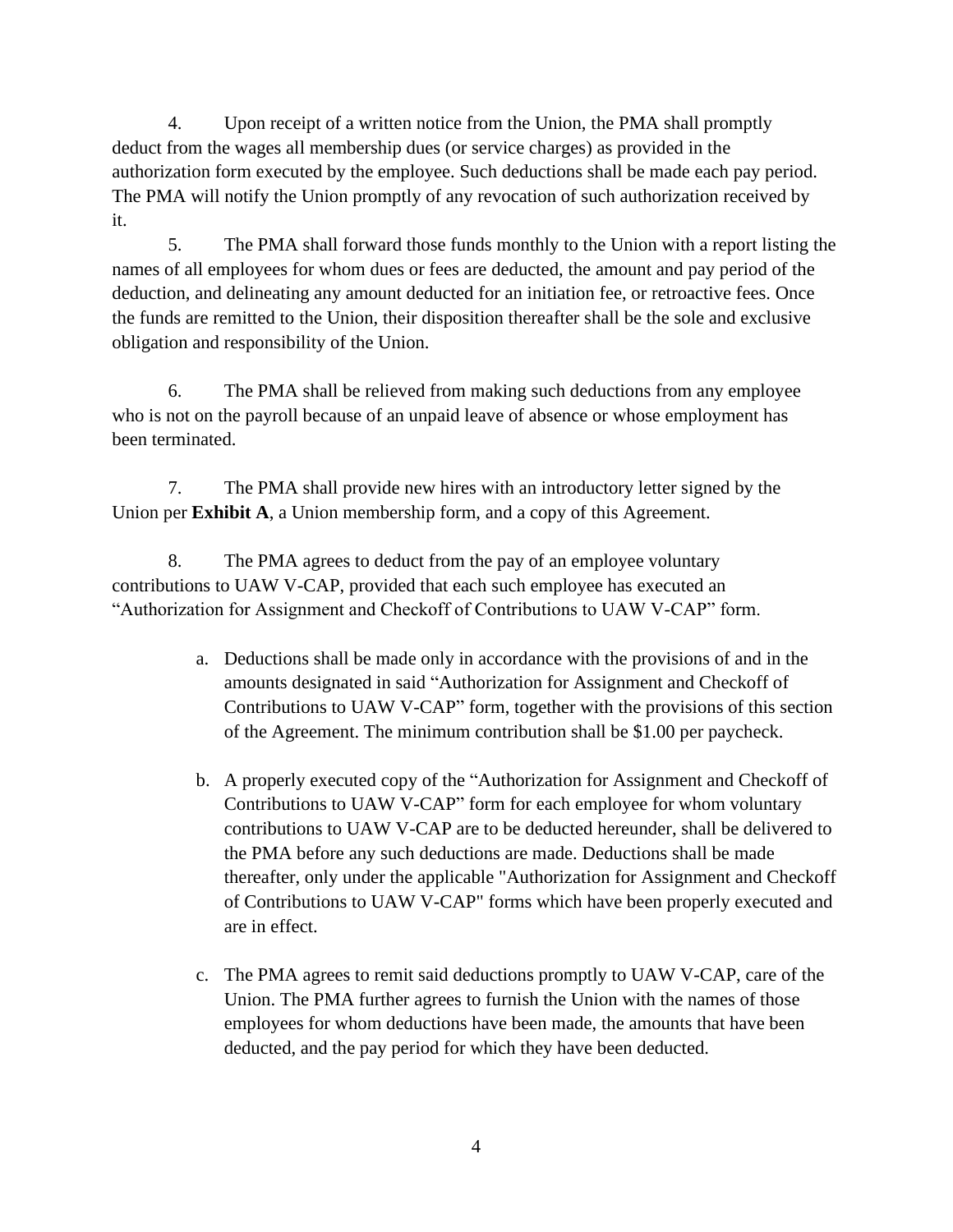#### Article 4. **Notice to the Union**

Notice to the Union shall be in writing and sent electronically to local2110@2110uaw.org and/or by mail to the office of the Union which is currently:

> UAW Local 2110 223 West 38th Street, Unit 1419 New York, NY 10018

#### Article 5. **Information to the Union**

1. The PMA shall provide notice to the Union and the Unit Chair of new hires within fourteen (14) days, including, to the extent known to the PMA, name, email address (PMA and personal), date of hire, job title, division, department, salary, grade, classification, exempt/non-exempt status, home address, home telephone number, work extension, work location, date of birth, gender, ethnicity, and job description.

2. The PMA shall provide notice of terminations, other than layoffs or disciplinary discharges, to the Union and the Unit Chair within fourteen (14) calendar days of occurrence, including name and date of termination.

3. The PMA shall provide notice to the Union and the Unit Chair of transfers, promotions, relocation, merit increases, reclassifications, title changes, reporting relationships, and changes in job description within fourteen (14) calendar days of occurrence.

4. The PMA shall provide notice of temporary employees within fourteen (14) days of hire, including name of employee, expected duration of appointment, department and position the temporary is assigned to.

#### Article 6. **Management Rights**

1. Except as may be expressly provided elsewhere in this Agreement, nothing herein shall be deemed to limit the Employer in any way in the exercise of the regular and customary functions of management, under which it shall have, among others, the exclusive right to determine when, where, how, and under what circumstances it wishes to operate, suspend, discontinue, or move its operations; to hire and to determine the number of employees; to establish, consolidate, or eliminate job classifications; to discipline, discharge, transfer, promote, or lay off employees for lack of work or other legitimate reasons; to determine when and how much overtime shall be worked; to determine standards of performance; to direct employees and to assign duties as the employer deems appropriate, and to create or modify job descriptions; to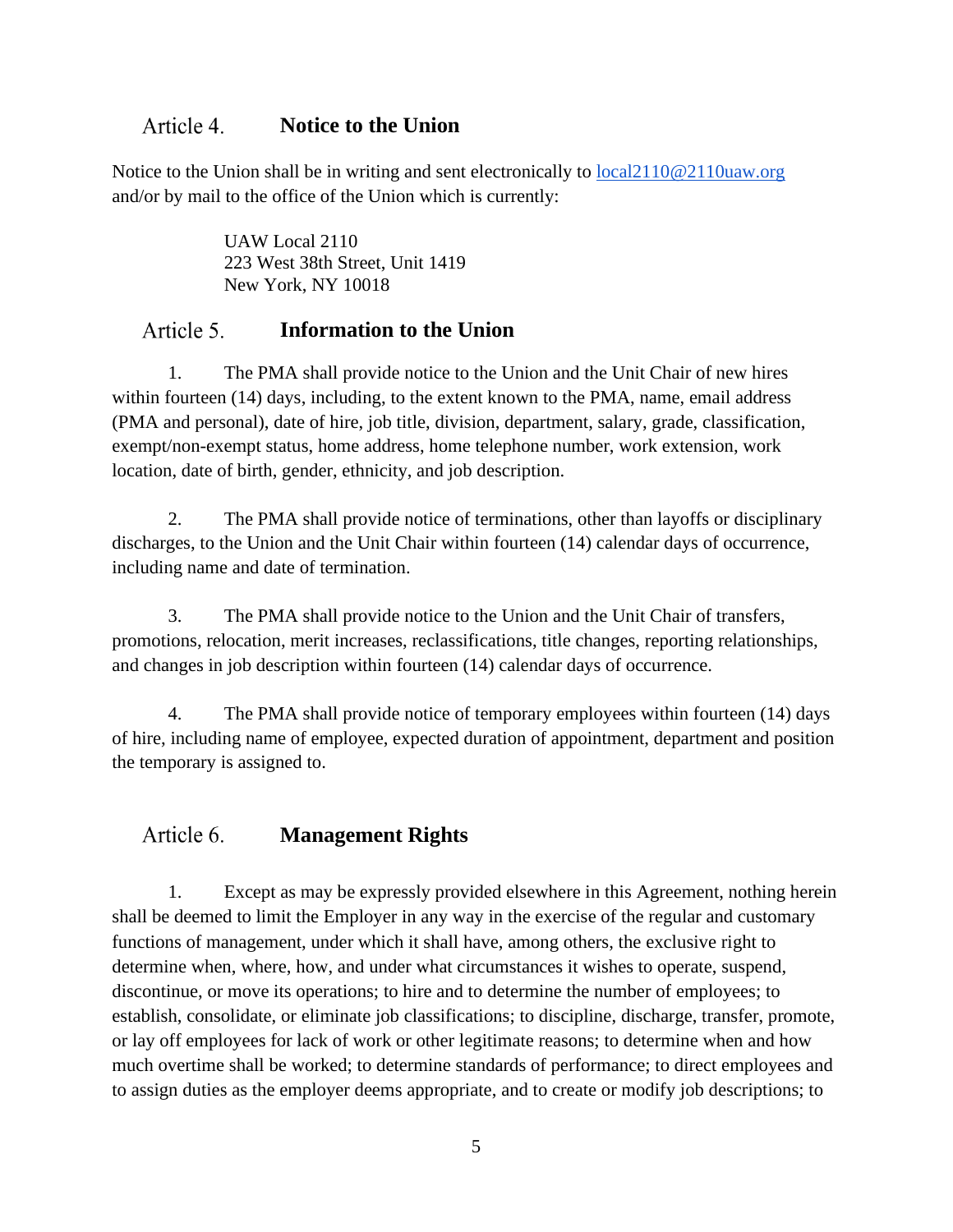set or change work shifts and work schedules; to implement changes the PMA may make to PMA-wide benefit plans in which bargaining unit members also participate; and to promulgate any work rules that do not conflict with the express terms of this collective bargaining agreement.

2. These enumerations of management rights shall not be deemed to exclude other rights not specifically mentioned.

3. The employer may assign bargaining unit work to employees outside the unit or to contractors if necessary due to skill requirements that are not available among unit members, or where subcontracting is due to license requirements, curatorial changes, artist, or other thirdparty requirements, or other circumstances beyond its control.

4. There shall be no binding past practices either as of this date or created in the future unless acknowledged in writing signed by the parties.

#### Article 7. **Union Rights**

1. Upon reasonable advance notice, Union representatives shall have reasonable access to the PMA premises for the purpose of conferring with its delegates and/or employees covered by this Agreement. Such visits shall not interfere with employees' work or PMA operations.

2. There shall be union-designated bulletin boards in the employee breakroom or other mutually agreed upon locations in which bargaining unit employees are located.

3. The PMA shall make good faith effort to schedule grievance meetings during the grievant's work hours.

4. The Unit Chair and two (2) union Delegates shall be released for up to two (2) days once per year to attend Union trainings following at least thirty (30) days' advance notice. They may elect to take such days as unpaid time off or charge such time to their paid time off accruals. The PMA shall not unreasonably deny release time to the Unit Chair and two (2) Union Delegates to handle grievances.

5. The PMA shall not unreasonably deny requests to schedule bargaining unit meetings on premises during lunch breaks or after work hours on dates and locations agreed upon by the Union and the PMA up to four (4) times per year. With appropriate notice, the PMA shall not unreasonably deny an appropriate space for such meetings.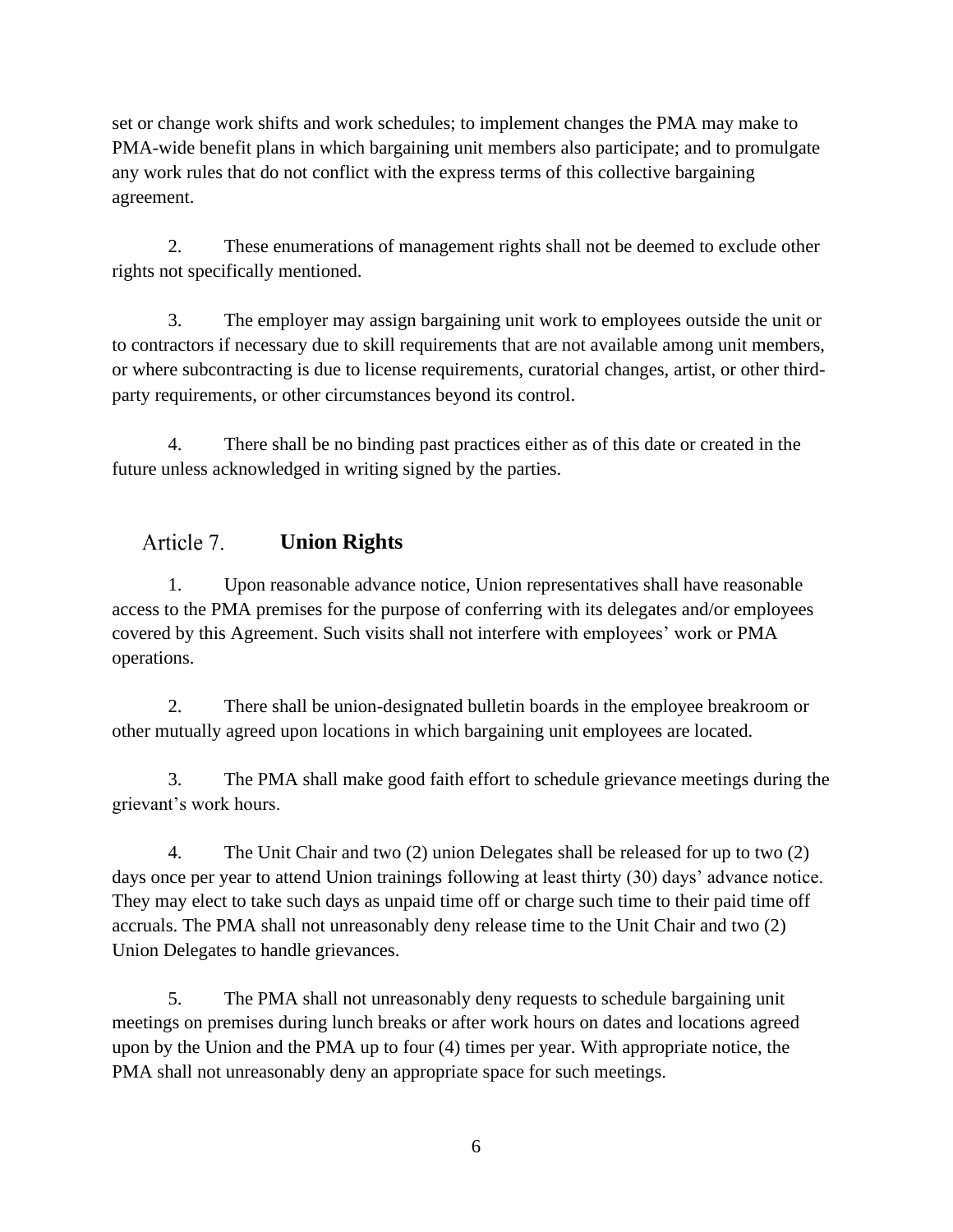#### Article 8. **Maintenance of Benefits**

The provisions of the PMA Employee Handbook and all other written PMA personnel policies, as amended from time to time by the PMA, shall apply to members of the bargaining unit except to the extent they conflict with this Agreement.

#### Article 9. **Nondiscrimination**

Employees shall not be discriminated against on the basis of race, color, religion, national origin, ancestry, age, sex, sexual orientation, physical or mental disability, veteran status, status as a whistleblower, marital status, gender identity or expression, genetic information, union status or union activities, or any other protected characteristic as established by law.

#### Article 10. **Severability**

If any provision of this Agreement is adjudicated to be unlawful, no other portion, provision, or article of this Agreement shall be invalidated. The parties shall bargain in good faith with respect to any provision found to be unlawful.

#### Article 11. **Successorship**

This Agreement shall be binding upon all successors and assigns of the PMA.

#### Article 12. **Personal Work**

Employees shall not be required to perform work or errands of a solely personal nature unrelated to PMA business, for any other employee, Board Member, vendor, patron, or visitor of the PMA.

#### Article 13. **Labor-Management Committee**

1. The Union and the PMA agree to establish a joint Labor-Management committee that shall meet quarterly (or more frequently, if necessary) about issues of concern to the parties not pertaining to active grievances with the exception of grievances related to health and safety. The management representatives on the committee shall include at least one member of PMA's executive team. The Union shall designate its own representatives to the committee which shall include a staff representative from the Union.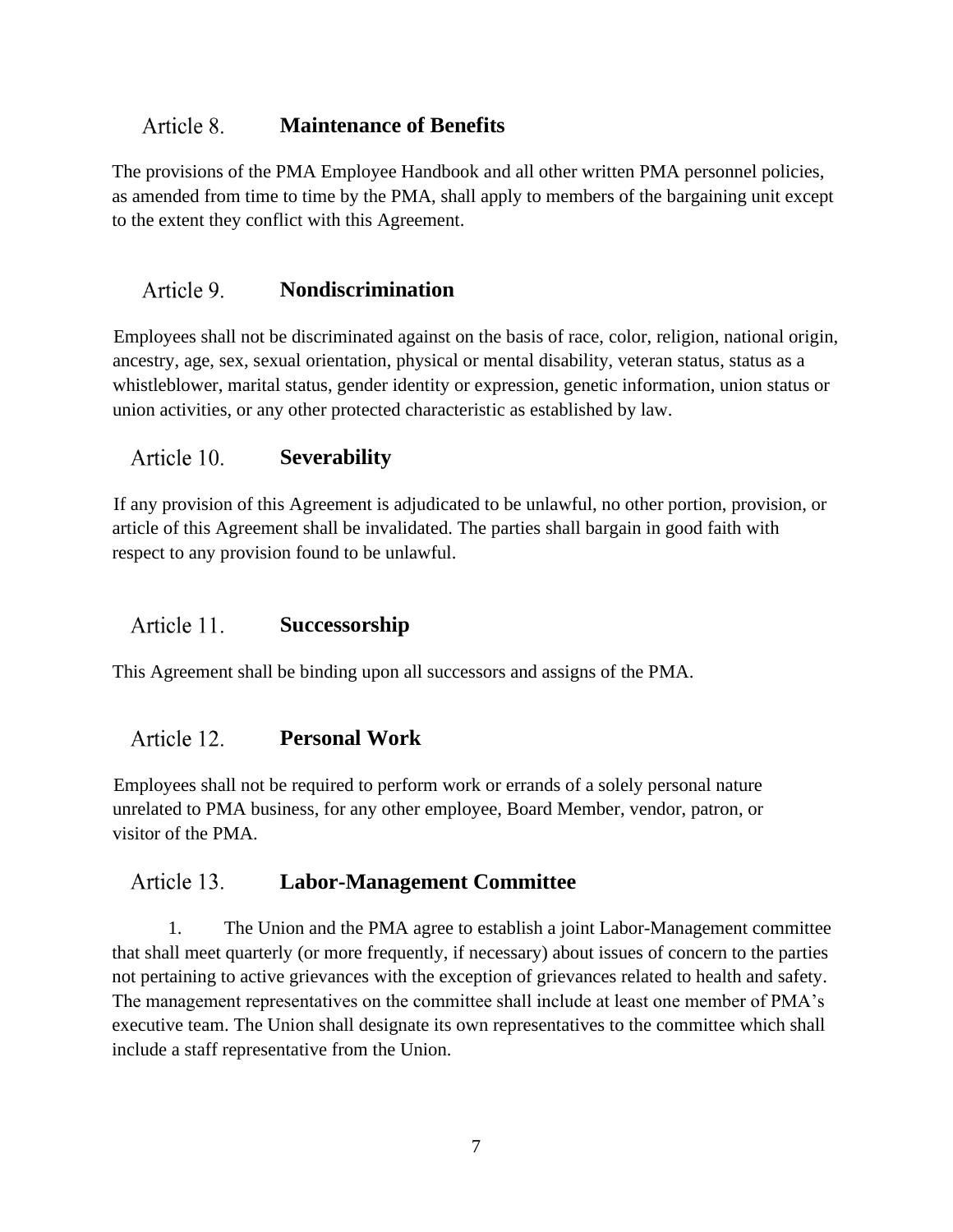2. The Union shall have the right, upon reasonable request, to meet with the PMA's Director, at least once per year. The PMA shall consider the Union's reasonable request to meet with the Board of Trustees or a subcommittee of the Board.

#### Article 14. **No Strike, No Lockout**

1. Neither the Union nor any employee shall authorize, encourage, or engage in any strike (whether economic, unfair labor practice, sympathy, or otherwise), slowdown or boycott, work stoppage, or other concerted interference with the operations of the PMA during the term of this Agreement. Any employee engaging in any conduct prohibited by this Article is subject to disciplinary action, including discharge.

2. In addition to any other liability, remedy, or right provided by applicable law or statute, should a strike, slowdown or boycott, work stoppage, or other concerted interference with the operations of the PMA occur, the Union shall immediately use every means at its disposal to get employees who participate or engage in such action to return to work and, within twenty-four (24) hours of a request by the PMA:

- a. Publicly disavow such action by employees;
- b. Advise the PMA in writing that such an action by employees has not been called or sanctioned by the Union
- c. Notify employees of its disapproval of such action and instruct such employees to cease such action and return to work immediately;
- d. Post notices on Union bulletin boards advising that it disapproves such action, and instructing employees to return to work immediately.

3. The PMA agrees that it will not lock out employees during the term of this Agreement.

#### Article 15. **Personnel Files**

1. An employee shall have a right to review and have a copy of all material in their Personnel File with ten (10)-day notice to the Human Resources Department.

2. All materials in an individual's employment file shall remain confidential and shall not be shared outside the PMA without the employee's written consent except as may be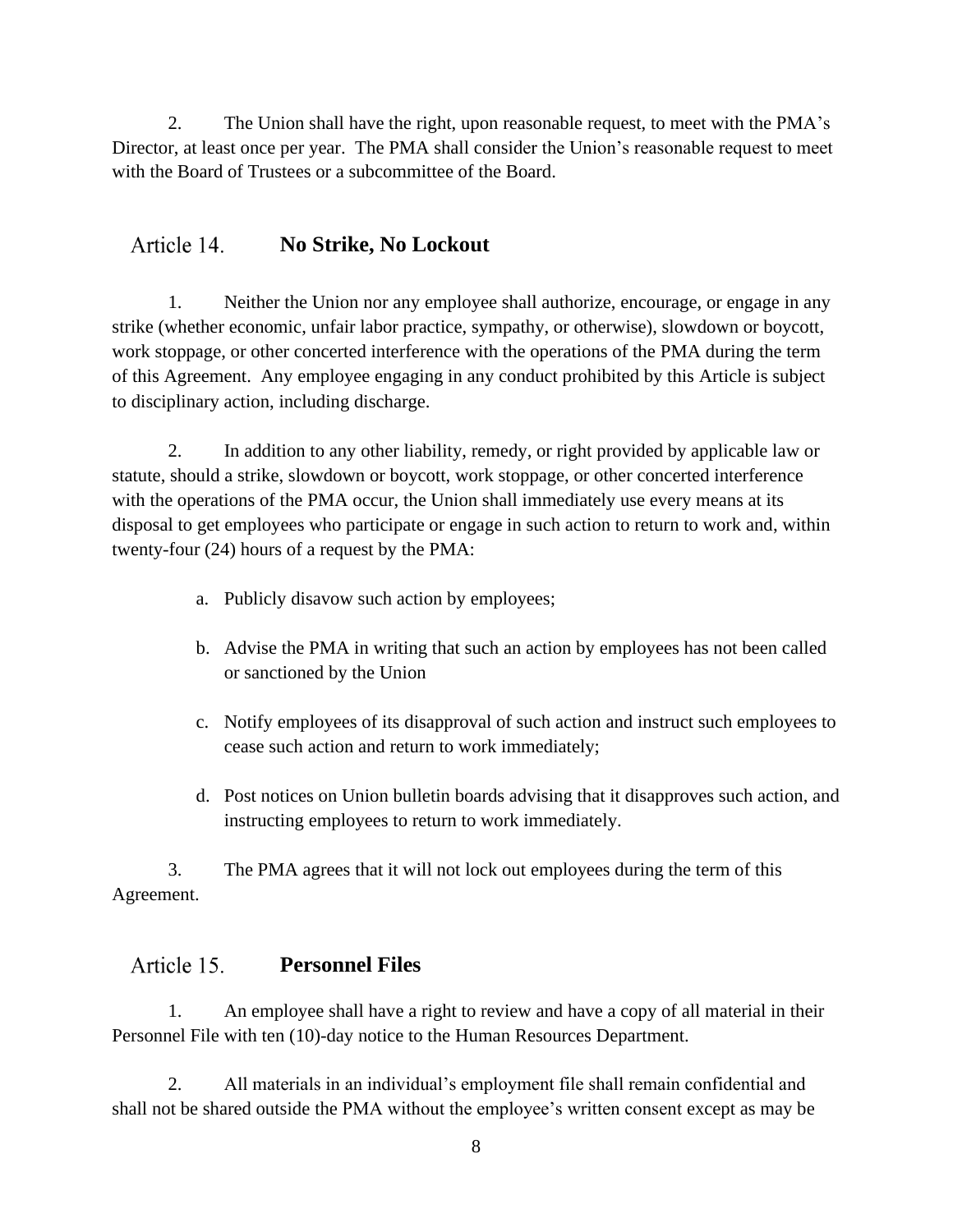reasonably needed in connection with legal proceedings or other reasonable business needs. Only authorized supervisors and designated PMA representatives or agents will have access to an employee's personnel file. The PMA will cooperate and provide access to an employee's personnel file to local, state, and federal agencies in accordance with applicable law. Confidential health/medical records will be kept separately from an employee's personnel file and will not be subject to the foregoing.

#### Article 16. **Health and Safety and Workplace Conditions**

1. The PMA shall provide a safe and healthful workspace.

2. The PMA shall promptly notify the Union and Unit Chair of any health or safety emergency affecting employees.

3. The PMA shall provide health and safety training to employees as required by law.

4. The PMA shall provide appropriate and safe equipment for employees' usage.

5. Injury Forms: The PMA shall make First Reports of Injury ("FROI") workers' compensation forms concerning unit members available to the Union, subject to appropriate redactions of medical or other confidential information

6. Asbestos Removal, Painting and Construction: The PMA shall provide affected employees and the Union with at least twenty-four (24) hours advance notice of asbestos removal, planned painting or construction done in employees' work areas.

7. Ergonomics: Ergonomic considerations shall be a factor in PMA's selection of furniture and other equipment.

#### Article 17. **Grievance and Arbitration**

1. A grievance shall be defined as any dispute over the interpretation, application, or alleged violation of the Agreement. Any grievance arising between the PMA and the Union or an employee represented by the Union shall be settled in the manner set forth below.

2. A grievance may be presented by either the Union or the PMA. If presented by the PMA it shall be presented by written notice to the Union with a copy to the Unit Chair, whereupon the matter shall proceed directly to Step Two of the grievance procedure. If presented by the Union, it shall be presented by written notice to the PMA, whereupon the matter shall proceed at Step One of the grievance procedure.

9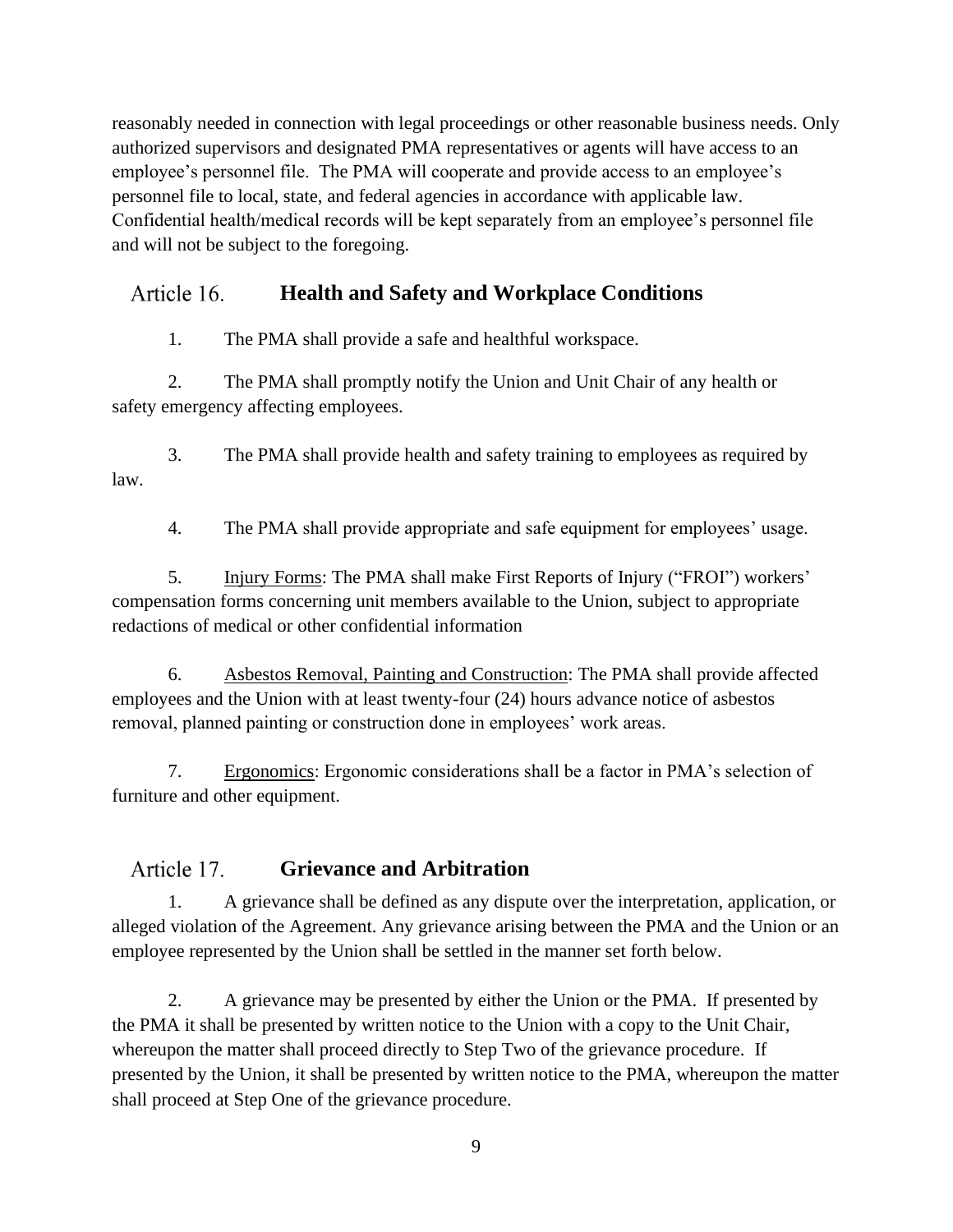### 3. Procedure:

a. First Step: The grievant and/or the Union shall initially present a grievance to the grievant's manager or supervisor within thirty (30) calendar days from when the grievant or the Union knew or should reasonably have known of the grievance. The grievance shall include the provision(s) of the contract alleged to be violated. The PMA shall provide a response within fourteen (14) calendar days of receipt of the grievance.

b. Second Step: If the grievance is not resolved at the first step, the Union may file a written request for a Step Two meeting to the Director of Human Resources or their designee within fourteen (14) calendar days of receipt of response in the First Step. The parties will act in good faith to find a mutually agreeable time to discuss the grievance within fourteen (14) calendar days after receipt of the Union's Step Two meeting request. The meeting shall be between the Union representative, the grievant, the Unit Chair and/or Delegate, and the PMA's designated representative(s) for such meeting. If the grievance is not resolved by agreement at the meeting, the Director of Human Resources or their designee shall issue a written response to the grievance within fourteen (14) calendar days after the meeting.

c. Arbitration: If not resolved in Step Two, the Union shall have a right to submit the grievance to arbitration within *sixty (60)* calendar days of receipt of the written decision issued in Step Two. The grievance shall be submitted to an arbitrator mutually agreed upon by the PMA and the Union. If the PMA and the Union are unable to agree upon a mutually acceptable arbitrator, the grievance shall be submitted to arbitration before the AAA.

d. The decision of an arbitrator shall be final and binding on both parties. The costs of the arbitration shall be borne equally by both parties.

e. Grievances concerning the termination of an employee, denial of vacation or leave to an employee, health and safety matters, or grievances that concern employees from more than one department may be filed by the Union at Step Two of the procedure.

f. Employees shall have a right to Union representation at each step of the procedure. It is the employee's responsibility to arrange for union representation.

g. Any grievance not presented by the grievant or the Union within the time limits at any step of the grievance procedure shall be deemed resolved. In the event that the PMA does not comply with the foregoing time limits, the Union may advance the grievance to the next step.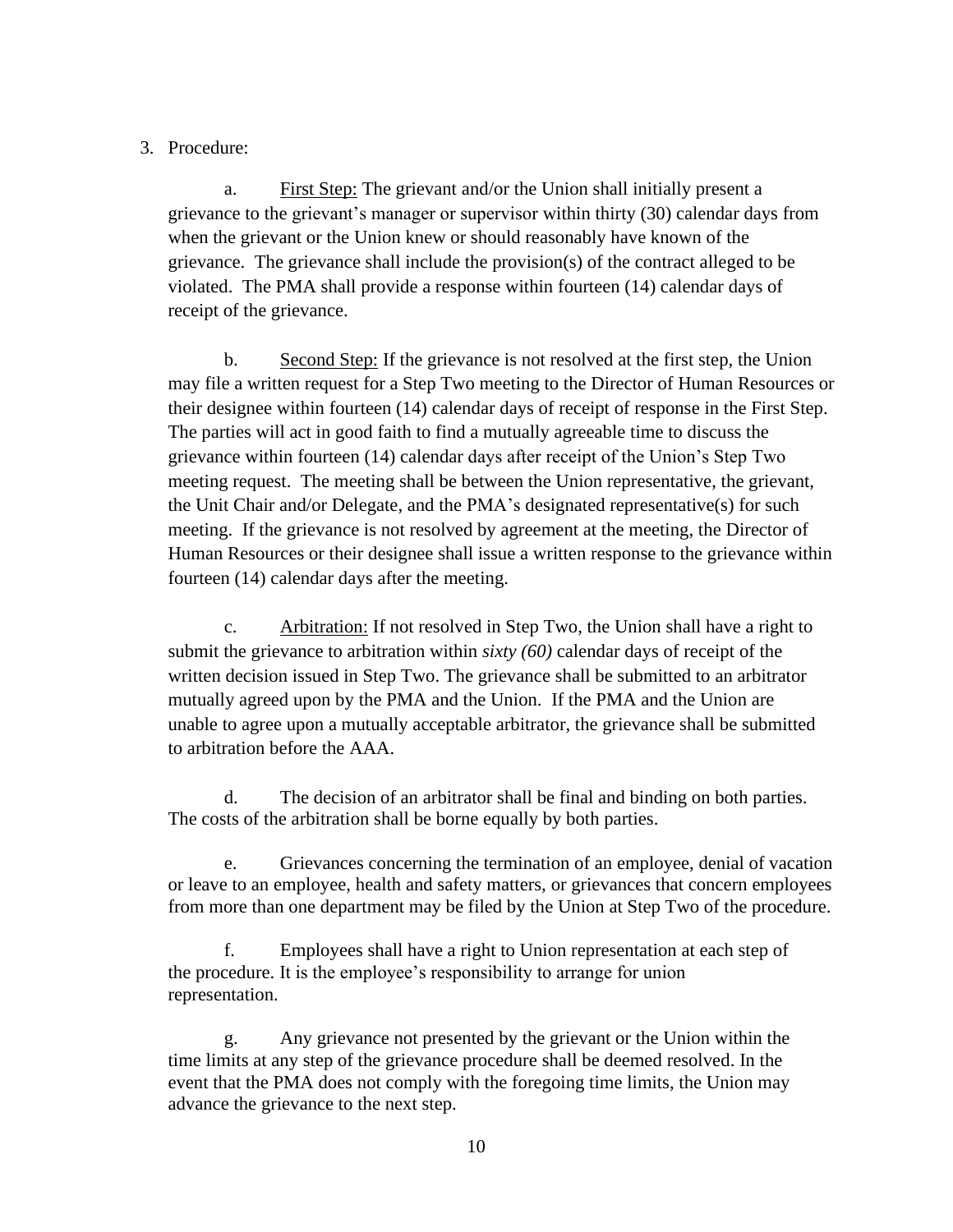h. No individual worker may initiate any arbitration proceeding or move to confirm or vacate an arbitration award.

#### Article 18. **Discipline and Discharge**

1. No employee shall be disciplined or discharged without just cause.

2. The PMA shall notify the Union, the Unit Chair and the affected employee(s) in writing within twenty-four (24) hours of a discharge, and forty-eight (48) hours of any other disciplinary action with the reason for the discharge or disciplinary action.

3. Any new bargaining unit employee shall serve a probationary period of ninety (90) calendar days. During or at the end of the employee's probationary period, the Employer may discharge any such employee at will. Such discharge shall not be subject to the grievance and arbitration procedure of this Agreement.

#### Article 19. **Posting of Vacancies**

Vacancies shall be posted internally on the PMA website, on the staff bulletin board and via staff email concurrent with or in advance of advertising externally. Postings shall specify bargaining unit status and shall include job title, hiring range, and a short description of responsibilities and qualifications. Such postings shall be available for no less than fourteen (14) calendar days.

Notwithstanding the foregoing paragraph, the employer may transfer, reassign, or place employees in other positions without first providing a posting to the extent required by the Americans with Disabilities Act, the Workers' Compensation Act, and/or other applicable law.

#### Article 20. **Seniority**

1. An employee shall accrue seniority from the date of their original hire. A break in service of one (1) year or less shall not affect seniority. If an employee separates for more than one (1) year, the employee shall accrue seniority from the most recent date of hire. Notwithstanding the foregoing, seniority for the purpose of employee benefits such as shortterm disability benefits, shall be governed by the terms of the applicable plan documents.

2. Transfers: Employees shall be entitled to apply for other PMA positions for which they qualify. Qualified internal applicants shall be interviewed before outside applicants.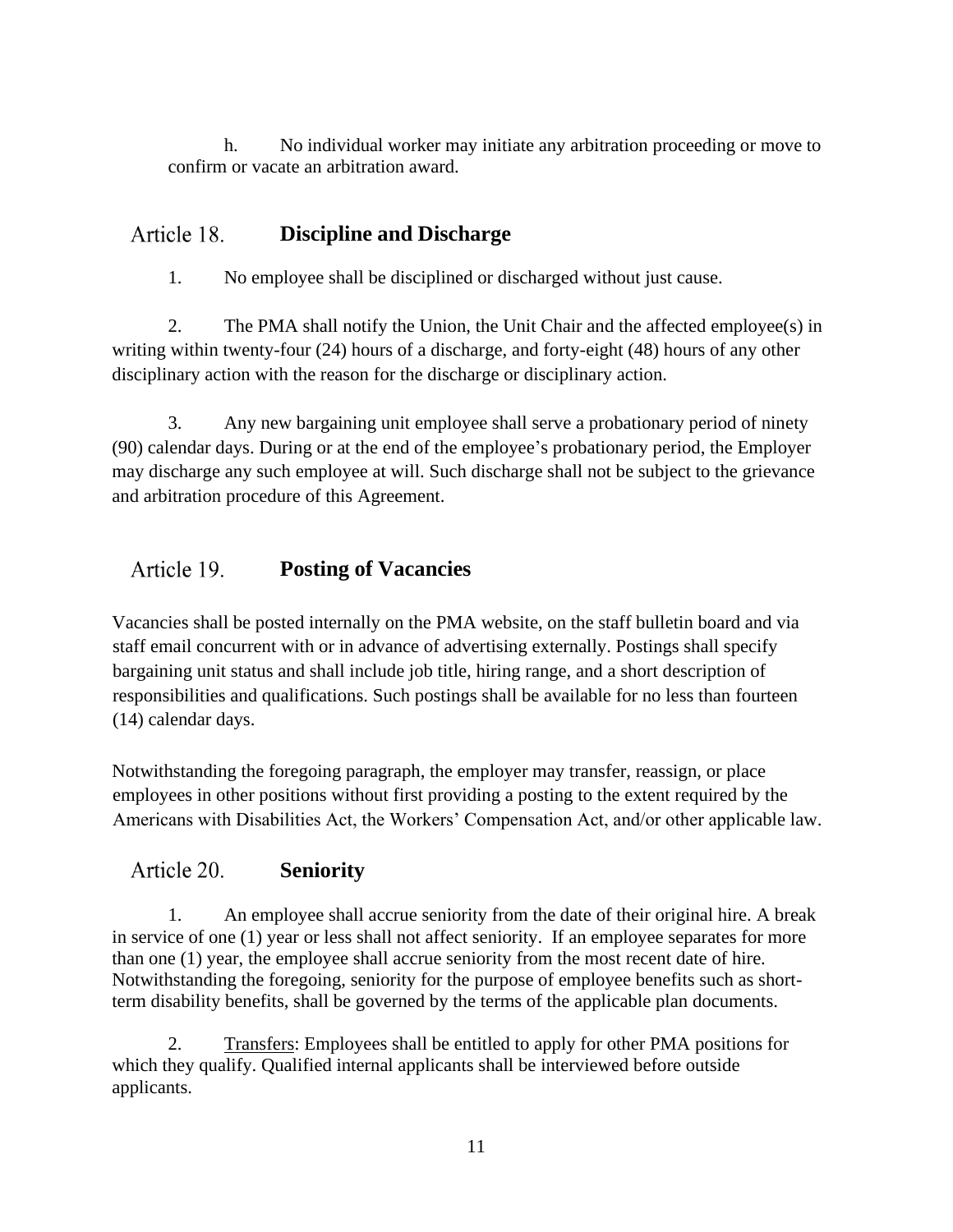3. Layoff: The PMA shall provide no less than thirty (30) days advance written notice of a layoff or position elimination. Notice shall be given to the Union, the Unit Chair and to any affected employee(s).

a. In the event of a layoff, the least senior employee in the affected classification shall be laid off first.

b. In the event of a layoff, the senior person(s) in a job classification who has the ability to perform the required work based on such standards as efficiency, experience, skills and training and the Employer's reasonable anticipation as to the applicant's capacity to perform the particular job, shall be given preference. In the event that there are two (2) or more such qualified employees who are on layoff status, the vacancy shall be offered first to the most senior of the qualified, laid off employees.

c. Any employee who is laid off shall receive severance pay in the amount of two (2) weeks per year of service. No employee shall receive less than four (4) weeks of severance pay.

#### Article 21. **Workplace Diversity**

1. The PMA is committed to workplace diversity and shall make good faith efforts in the areas of recruitment, hiring and promotion of bargaining unit employees. The PMA shall foster career development and promote a diverse workforce at all levels consistent with this commitment.

2. The PMA shall provide DEAI training for all staff. Such training shall occur during the employee's normal work hours, or the employee shall be paid for the time.

3. The Labor Management Committee shall meet to discuss DEAI issues, including recruitment, retention, advancement and mentorship of employees, and employment policies and practices as they relate to DEAI.

4. The Union may appoint one member to participate in all Museum-wide DEAI committees or councils implemented by the PMA.

#### Article 22. **Compensation**

1. Effective October 1, 2021, the following shall be the minimum rates: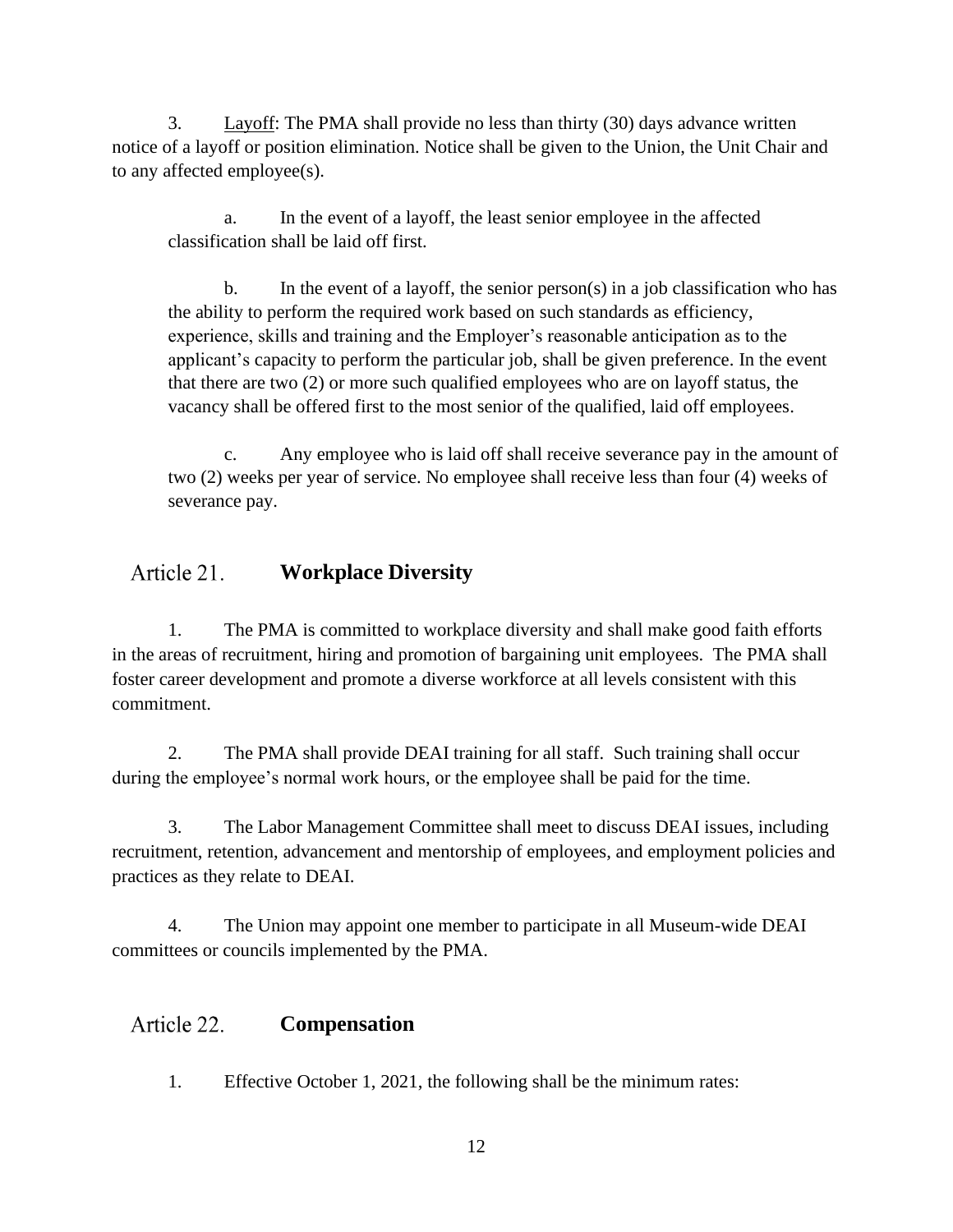| Grade        | <b>Minimum Annual Salary</b> |
|--------------|------------------------------|
| B            | \$38,000 (\$18.27)           |
| $\mathbf C$  | \$39,000                     |
| D            | \$40,000                     |
| E            | \$41,000                     |
| $\mathbf{F}$ | \$44,000                     |
| G            | \$48,000                     |
| H            | \$52,000                     |
| I            | \$56,000                     |
| J            | \$62,000                     |
| K            | \$70,000                     |

2. These minimum annual salary levels will remain effective for the duration of the contract.

3. Effective October 1, 2021, all employees receive the minimum for their grade or a 3% increase, whichever is greater.

4. Effective on October 1, 2022, all employees receive a 2% increase, with an opportunity for each employee to receive a merit increase of up to 1%, tied to employee performance. Any employee who has not been subject to a performance improvement plan ("PIP") at any time between October 1, 2021, and October 1, 2022, shall receive the full 1% merit increase. Employees who have been subject to a PIP during this period may receive a merit increase between 0-1% at the discretion of the PMA.

5. Effective on October 1, 2023, all employees receive a 2% increase, with an opportunity for each employee to receive a merit increase of up to 1%, tied to employee performance. Any employee who has not been subject to a performance improvement plan ("PIP") at any time between October 1, 2022, and October 1, 2023, shall receive the full 1% merit increase. Employees who have been subject to a PIP during this period may receive a merit increase between 0-1% at the discretion of the PMA.

6. Minimum annual salaries shall be prorated for part-time employees.

7. An employee who fills in for another employee on a temporary basis while a search is being conducted to fill a vacancy for more than thirty (30) days, shall receive the minimum for the position the employee is temporarily filling or a five percent (5%) salary differential, whichever is greater, for the duration of the period the employee fills in. This section is intended to apply only to bargaining unit members who are assigned to fill in for a substantial portion of an absent employee's position.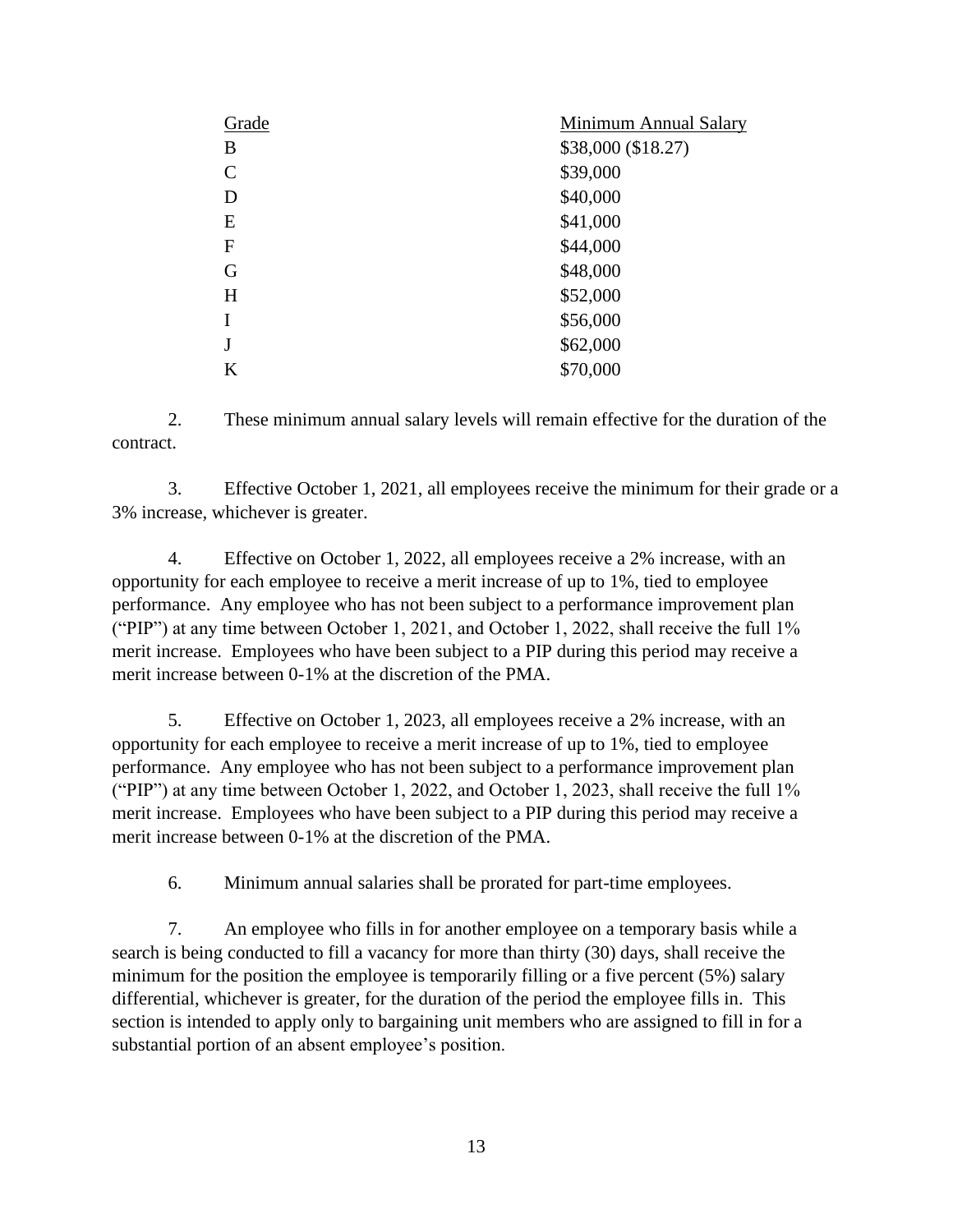#### Article 23. **Compensatory Time**

Exempt full-time employees who are required by the PMA to work outside their normal work schedule will earn 30 minutes of compensatory time for each extra hour of work beyond 40 hours worked per week. Employees may use compensatory time within sixty (60) days of earning it. Employees must schedule use of compensatory time by coordinating with their supervisor and receiving advance approval in the same manner as with PTO. Requests for compensatory time off shall not be unreasonably denied. Compensatory time is use it or lose it, and is not payable upon termination of employment regardless of reason.

#### Article 24. **Benefits**

## **A. Health Care**

1. The PMA shall maintain the current or equivalent health coverage, unless doing so would cause premium costs to increase by 10% or more. If current or equivalent coverage would cause premium costs to increase 10% or more, the PMA may make alterations to the health coverage under its employer-provided health care plan.

2. The PMA shall not change employee premium contributions for the duration of this contract.

3. The PMA will increase the amount of funding to the employer-provided Healthcare Reimbursement Arrangement ("HRA"), as follows:

- 4.
- a. Employee-only coverage (\$5,000 deductible): increase HRA funding from \$3,500 to \$4,000.
- b. Family coverage (\$10,000 deductible): increase HRA funding from \$7,000 to \$8,000.

## **B. Retirement**

The PMA will increase the 403(b)-plan match for qualified employee contributions up to three percent (3%) of the employee's salary at a rate of 100%, subject to all other terms and conditions of the plan.

## **C. Paid Time Off**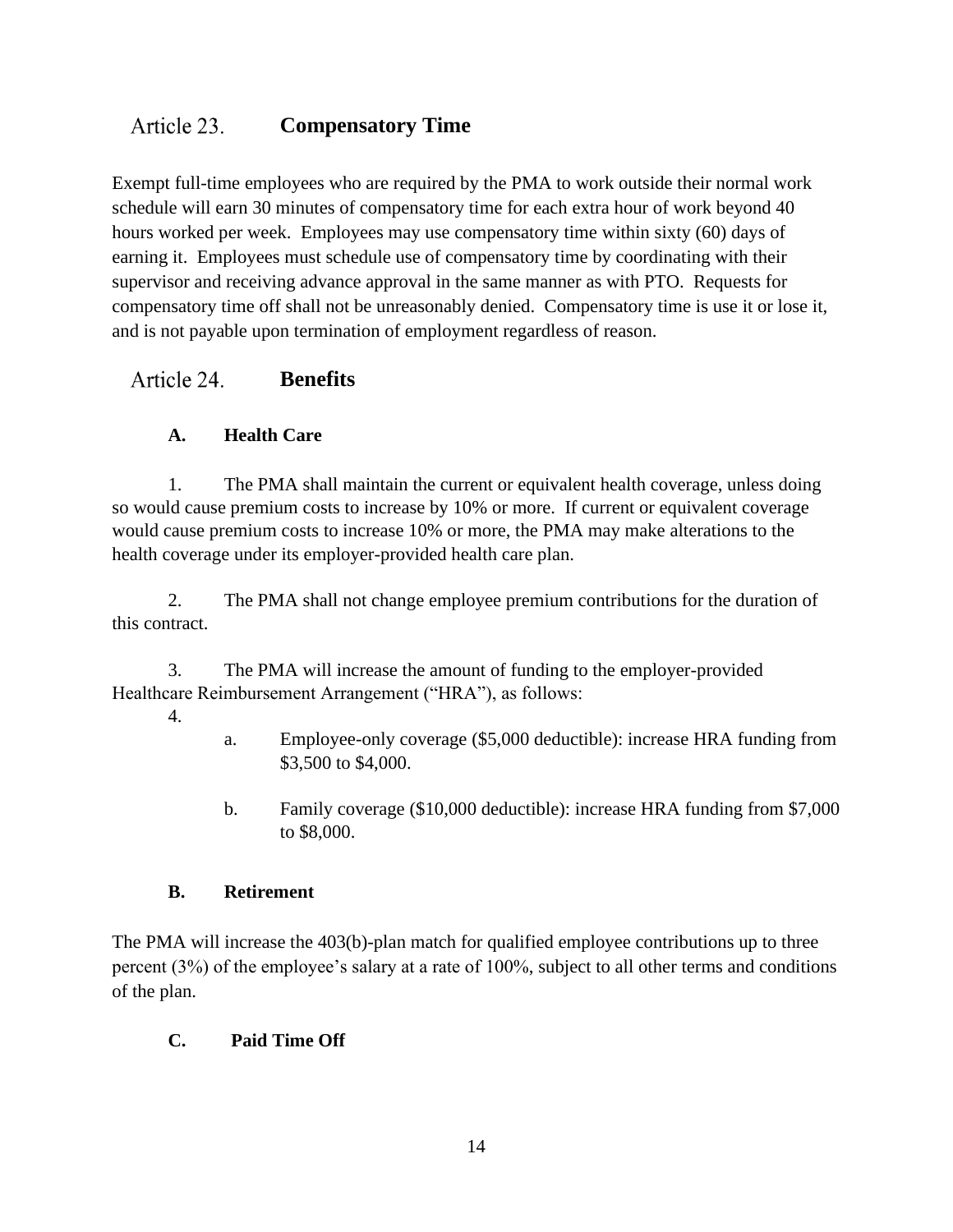Full-time employees with eight (8) years of service or more shall be entitled to 5 1. weeks of vacation.

- Employees are eligible for 6 weeks of paid Parental Leave. 2.
- **Professional Development and Training** D.

The PMA will set aside a minimum of \$25,000 per year for staff professional 1. development including conferences, workshops, professional memberships, training, and courses reasonably related to a career at the PMA. An individual's requests will be subject to the approval of the PMA which shall not be unreasonably denied.

An employee with at least one (1) year of service at the PMA may apply for up to 2. a thirty (30) day unpaid leave to work on a professional project or pursue a course of study

reasonably related to a career at the PMA. An individual's requests will be subject to the approval of the PMA which shall not be unreasonably denied. Benefits will be maintained during any such leave, provided that employees are required to remit their share of benefits costs during this period of leave.

## **Cell Phones** E.

The PMA will provide up to \$30.00 per month reimbursement for cell phone usage for employees who are required by the PMA to use their cell phones for their positions, subject to submission of documentation of the expense.

## **Other Existing Benefits**  $\mathbf{F}_{\bullet}$

The PMA may make changes from time to time to all other existing employee benefits that are not inconsistent with this Agreement, provided that those changes apply museum wide.

For Portland Museum of Art:  $\Delta$  For UAW, Local 2110:

the contract of the contract of

# By: Mark HC Bessive Its:  $DiVectod$



15